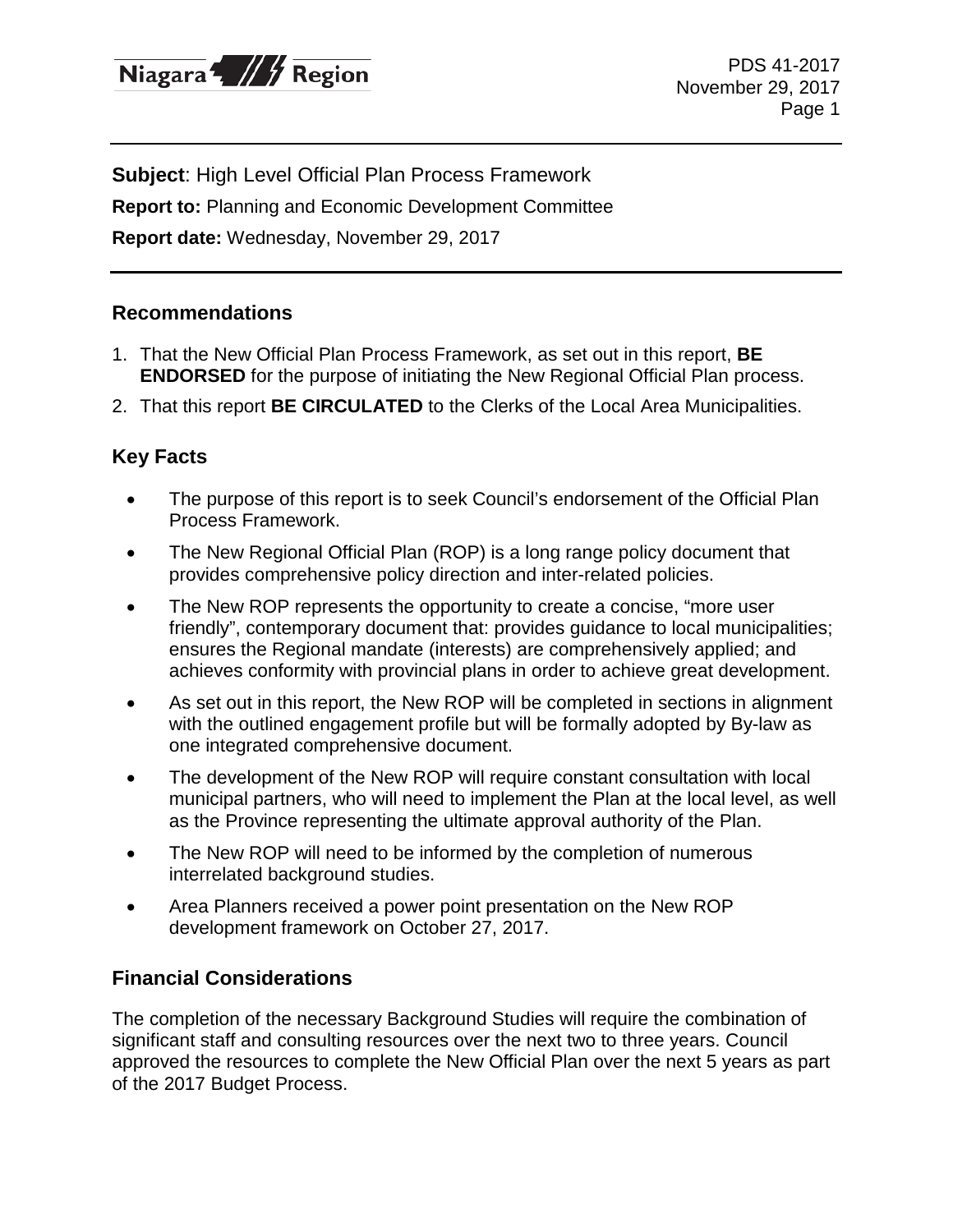# **Analysis**

# **Background**

Ontario's *Planning Act* (S. 26) requires municipalities to undertake regular reviews (five or ten year reviews) of their Official Plans to align with Provincial requirements. The Act requires alignments be achieved in the following areas:

\_\_\_\_\_\_\_\_\_\_\_\_\_\_\_\_\_\_\_\_\_\_\_\_\_\_\_\_\_\_\_\_\_\_\_\_\_\_\_\_\_\_\_\_\_\_\_\_\_\_\_\_\_\_\_\_\_\_\_\_\_\_\_\_\_\_\_\_\_\_

- Conformity/Consistency with Provincial Plans (Places to Grow; Greenbelt, NEC, Provincial Policy Statements)
- Alignment with the goals of the Planning Act

A New ROP will be an essential Council land use policy document for a planning horizon to 2041. An updated ROP will align with new Provincial Policy and with Regional objectives. It will also provide policy guidance on emerging matters such as a comprehensive regional employment strategy and climate change.

Approved in 1973, first as the Regional Policy Plan, the current ROP) has not been comprehensively updated. The historical structure of the ROP never contemplated the comprehensive long range planning guidance required by the contemporary Provincial planning requirements. A New ROP that reflects Provincial Policy and up-to-date current planning practice will reduce the risk to the development community and allow the local Official Plans to be brought up to date.

By approval of Report PDS 40-2016, Council endorsed the approach of the preparation of a New ROP from start to finish rather than a series of site specific topic amendments. The New ROP will be processed under Section 26 of the *Planning Act*.

## **Key Official Plan Objectives**

The key objectives of the New Official Plan in terms of structure and content are to:

- Promote and achieve great development outcomes.
- Be more user friendly for the public, stakeholder groups, consultant, staff and Council.
- Be more concise and provide clearer policy guidance where necessary and latitude where appropriate.
- Address Provincial requirements, Regional interests and provide guidance to the Local Area Municipalities.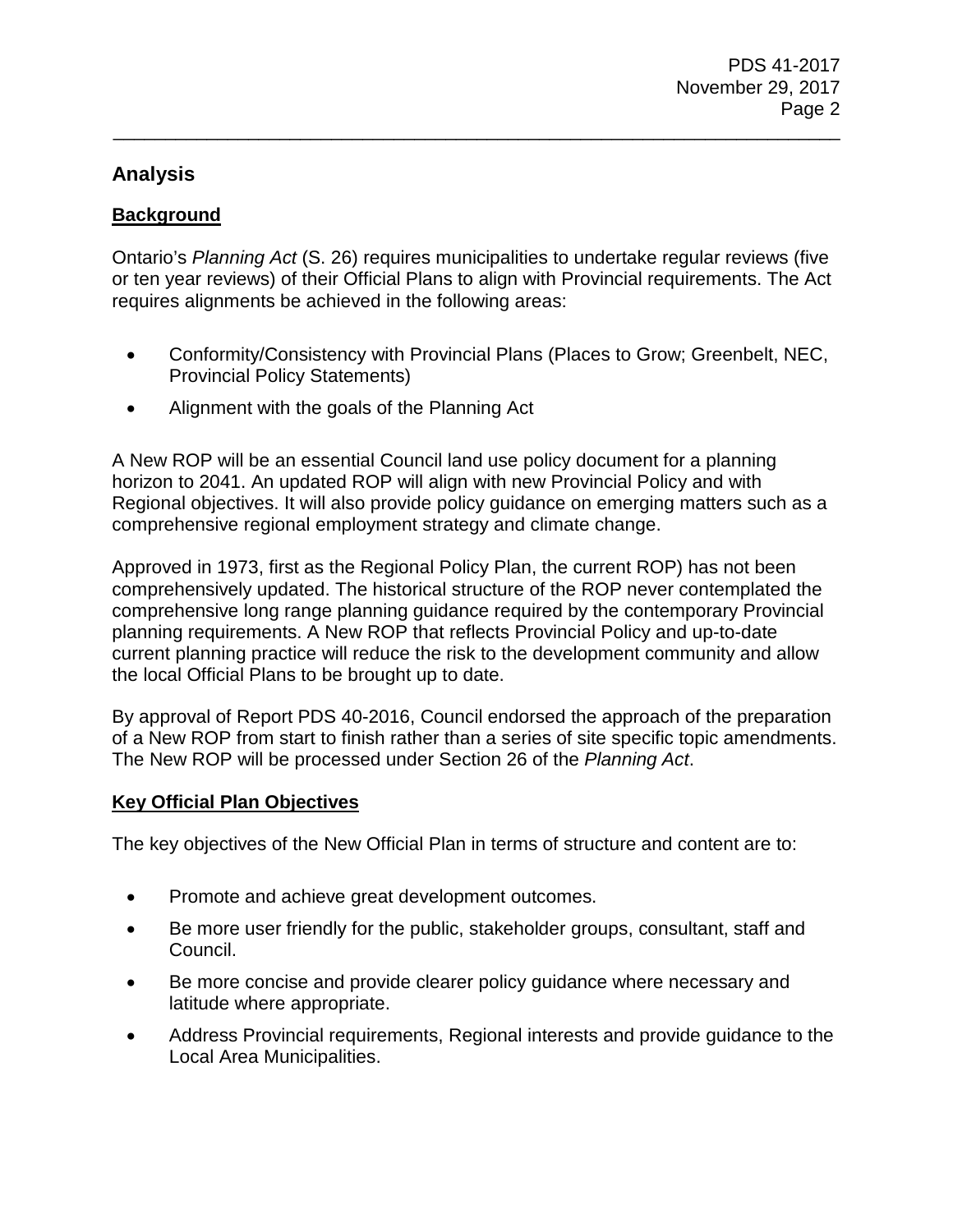## **Assigning Resources and Work Program**

At the end of July 2017, the Official Plan-Policy Consultant (staff) began working with the Community and Long Range Planning Division.

\_\_\_\_\_\_\_\_\_\_\_\_\_\_\_\_\_\_\_\_\_\_\_\_\_\_\_\_\_\_\_\_\_\_\_\_\_\_\_\_\_\_\_\_\_\_\_\_\_\_\_\_\_\_\_\_\_\_\_\_\_\_\_\_\_\_\_\_\_\_

Among the first steps examined was to ensure needed background studies would be completed to properly inform the preparation/writing of the New ROP and address the requirements of the 2017 Provincial Growth Plan.

The background studies/strategies identified as a priority to complete are the Regional Land Needs Assessment, the Regional Employment Strategy, the Regional Urban Structure and the Regional Housing Strategy. These studies were initiated as part of the MCR (except for the Regional Housing Strategy), but were been put on hold pending the Provincial Coordinated Provincial Plan Review which is now complete. The goal is to substantially complete these studies by Q2 2018.

Background studies will be developed in consultation with municipal partners and receive input from stakeholders. Key components associated with each of these Background Studies are as follows:

## *Regional Land Need Assessment*

The Regional Land Needs Assessment will determine the amount of developable urban land required for residential and employment purposes. It will also identify any excess lands – that being lands that will likely not be develop by 2041. Guidance from the Province for this is expected by Q1 2018.

## *Regional Employment Lands Strategy*

The Regional Employment Lands Strategy will ensure there are sufficient population based employment lands to serve the growing regional population as well as sufficient marketable areas for traditional industrial employment. It is Important to identify Regional Employment Areas - being areas of business and economic activity for long term employment development which are to be protected from conversion. The strategy will also ensure sufficient supply of lands for employment purposes and ensure employment areas are marketable for their intended purpose.

## *Regional Urban Structure*

The Regional Urban Structure will identify important strategic growth nodes within the region to 2041 and assign population and density accordingly. For example, strategic growth targets will be established for downtown St. Catharines which is identified in the Growth Plan as an Urban Growth Centre.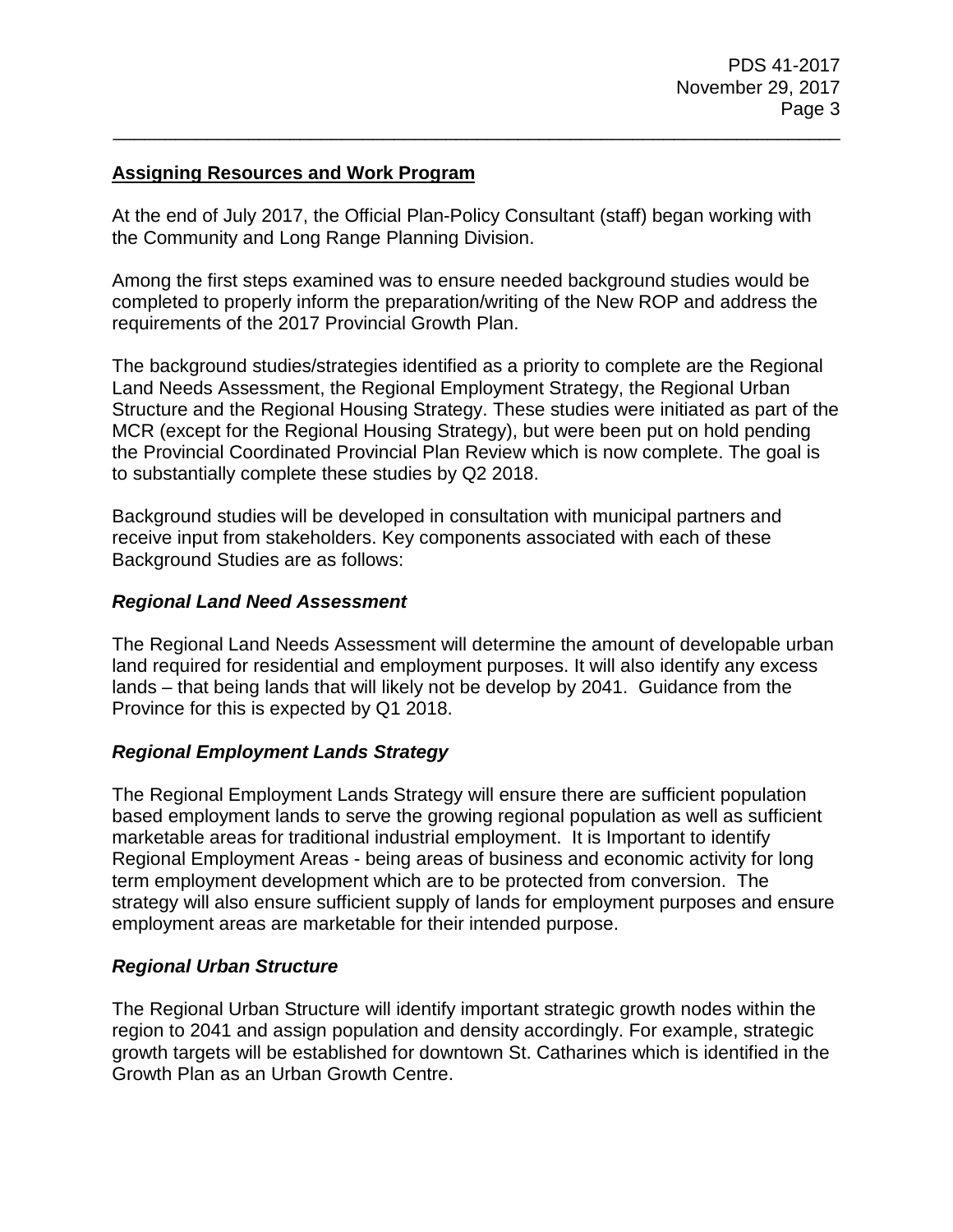# *Regional Housing Strategy*

The Regional Housing Strategy is intended to ensure a proper housing mix in terms of housing forms over the planning horizon of the New ROP to provide choice, aging in place opportunities and affordability. This will involve setting affordable housing targets and establishing tools to support affordable housing.

\_\_\_\_\_\_\_\_\_\_\_\_\_\_\_\_\_\_\_\_\_\_\_\_\_\_\_\_\_\_\_\_\_\_\_\_\_\_\_\_\_\_\_\_\_\_\_\_\_\_\_\_\_\_\_\_\_\_\_\_\_\_\_\_\_\_\_\_\_\_

## **Priority Background Studies/Strategies – Resource & Environment Related**

# *Natural Heritage & Water Systems Planning*

Natural Heritage and Water Systems planning will be a significant component of the New ROP to meet Provincial policy direction. Protecting significant natural features (woodlots and wetlands for example), and water courses, as defined by the Province with appropriate clear policy application is a critical component of the Provincial planning framework. Watershed Planning is another requirement of the Provincial framework which will further ensure water resources and issues like storm water management are properly addressed.

This work will be supported by consultant services and will include the assessment of natural heritage and water systems options for policy and mapping and establish criteria for provincial compliance.

# *Agriculture Study*

Agriculture is a primary component of the region's economy and the protection of the regions unique land base is reflected in Provincial planning documents. An Agricultural Study will with consultant support for specific policy areas, such as for agriculturalrelated and on-farm diversified uses. The intent will be to ensure conformity with Provincial planning documents and while supporting the interest of the local agricultural industry.

## *Aggregate Resources*

Many types of aggregates resources are located throughout the region - these resources are essential to the economy. The extraction of the resource necessary while at the same time addressing land use compatibility. An amendment to update Aggregate Resource policies in the ROP was initiated through Imagine Niagara and will now be carried forward as a section of the New ROP.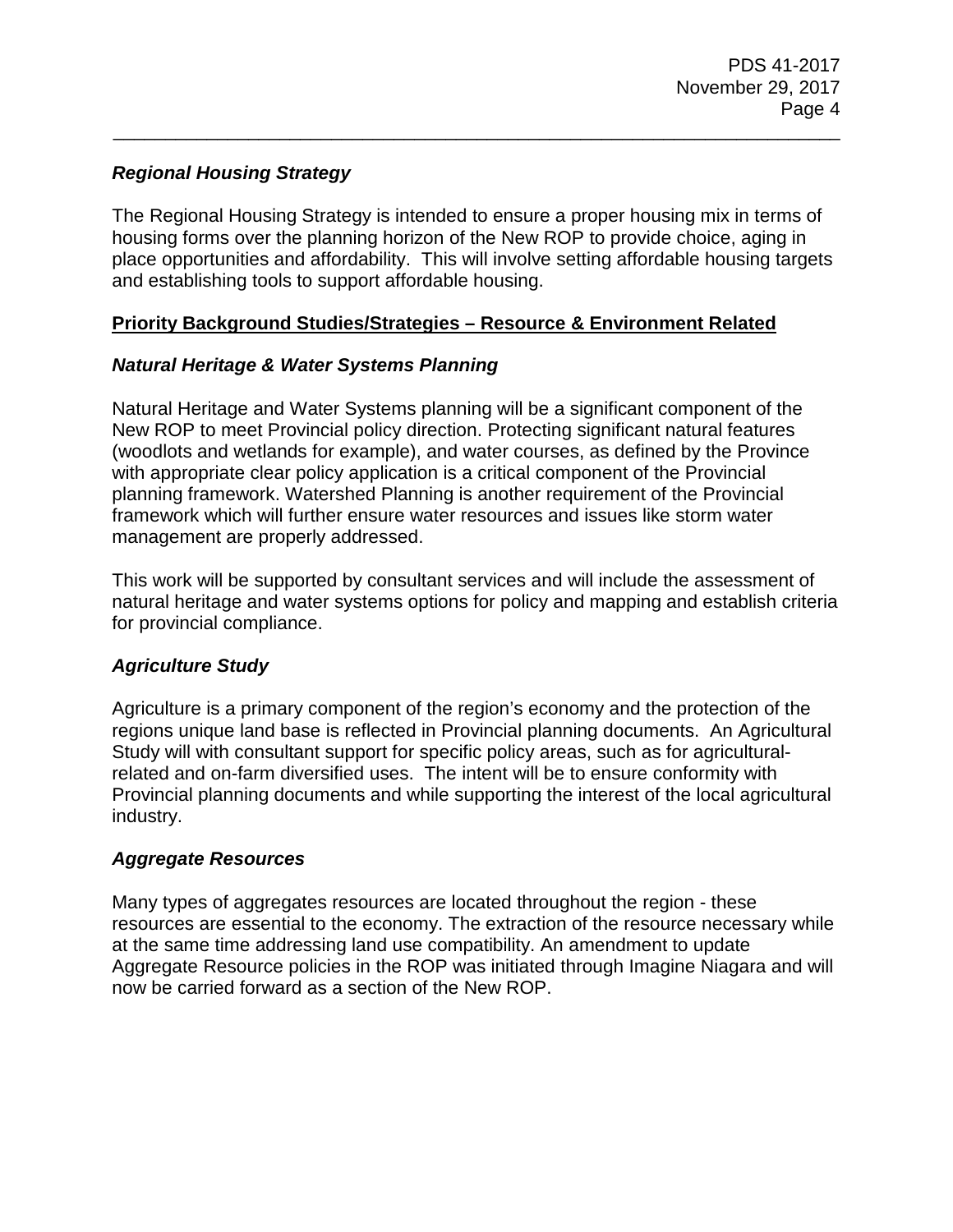# *Climate Change*

Much of the direction, whether indirectly or directly of the 2017 Growth Plan has a foundation in responding to climate change. The Growth Plan's focus on public transit supportive densities, complete communities, multi-modal transportation, complete streets, watershed planning and natural heritage protection are related to climate change. Climate change guidance will be integrated throughout the New ROP, such as watershed planning and low impact development standards as well assessing obligations and options on the region's role relative to greenhouse gas emission targets.

\_\_\_\_\_\_\_\_\_\_\_\_\_\_\_\_\_\_\_\_\_\_\_\_\_\_\_\_\_\_\_\_\_\_\_\_\_\_\_\_\_\_\_\_\_\_\_\_\_\_\_\_\_\_\_\_\_\_\_\_\_\_\_\_\_\_\_\_\_\_

## **Important Planning Act Considerations**

Bill 73, *Smart Growth for Our Communities Act*, came in to force and effect on July 1, 2017. When a New ROP is passed, no privately-initiated applications to amend it will be permitted for 2 years, unless supported by the municipality. This means a Council resolution is required to accept a privately initiated Amendment.

Bill 139, *Building Better Communities and Conserving Watersheds Act*, has obtained Second Reading in the Ontario Legislature. Proposed new sections to the *Planning Act* will eliminate the ability to appeal an Official Plan or Official Plan Amendment adopted in accordance with Section 26 of the *Planning Act*, if the approval authority is the Minister.

## **Engagement Profile**

Engagement will be important component in all aspects of the Official Plan including the completion of Background Studies/Strategies. Appendix 1 lists Engagement Profile Points and Considerations to be considered during the development of further Background Studies/Strategies and Official Plan sections.

## **Alternatives Reviewed**

There are various alternative approaches to completing the Official Plan in terms of Background Studies and Official Plan sections. Staff's recommended approach is to complete the New Official Plan in sections for endorsement and then integrate endorsed Sections into a comprehensive document approval. This is much more efficient and avoids numerous opportunities for appeal and confusion.

It is noted that the process for preparing an Official Plan is fluid and issues arise which change priorities and possibly the framework.

## **Relationship to Council Strategic Priorities**

A New ROP will assist in implementing Council's Strategic Priority of Innovation, Investment, & Entrepreneurship.